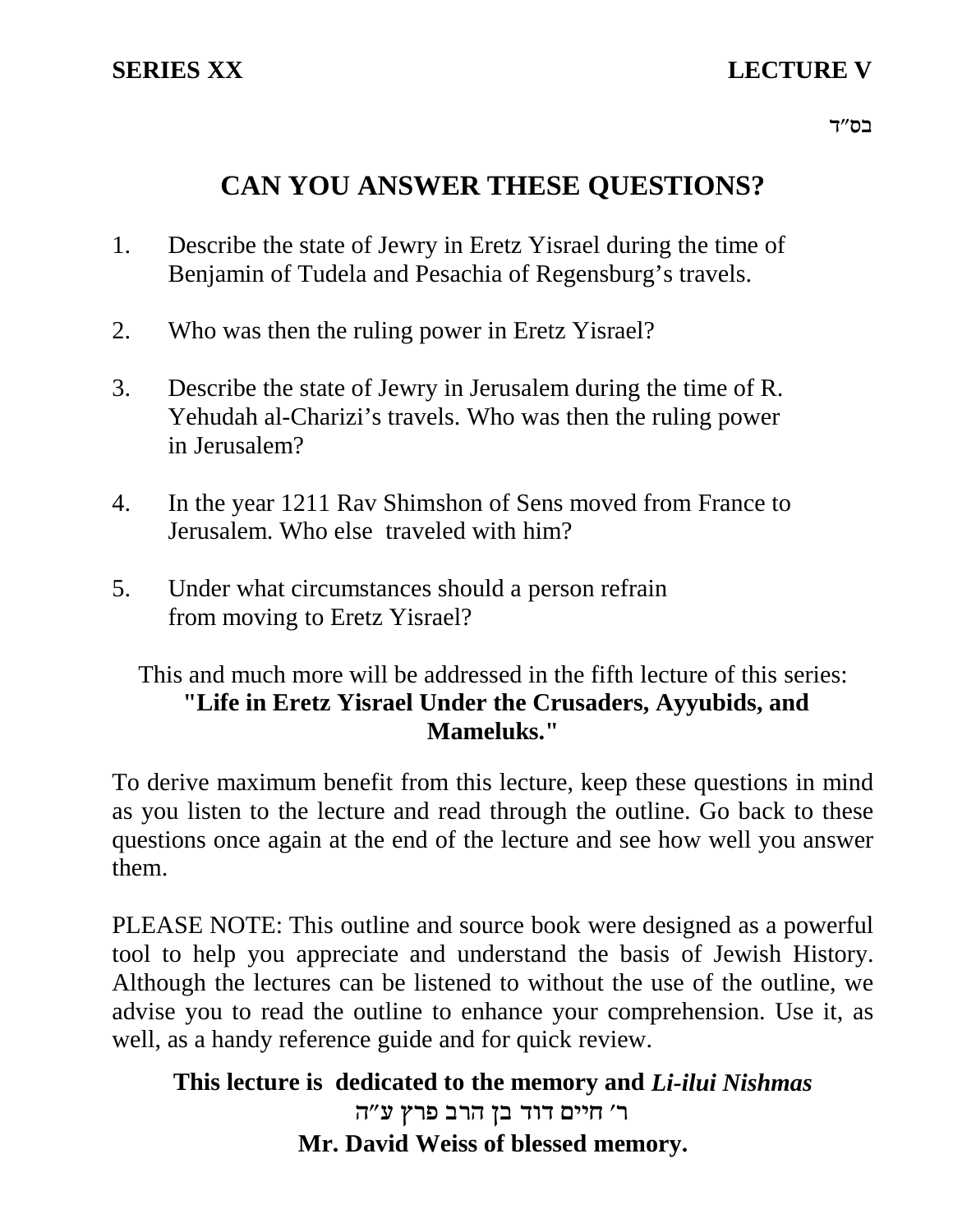### THE EPIC OF THE ETERNAL PEOPLE Presented by Rabbi Shmuel Irons

#### Series XX Lecture #5

#### LIFE IN ERETZ YISRAEL UNDER THE CRUSADERS, AYYUBIDS, AND MAMELUKS

I. Travelers and Pilgrims: Part Two

A.

אקרי היא עכו אשר היתה בגבול אשר היא תחלת ארץ ישראל והיא יושבת על הים הגדול ושם הנמל הגדול לכל הטועים ההולכים לירושלם בספינות ויורד לפניה הנהר הנקרא נחל קדומים ושם במו מאתים יהודים ובראשם ר' צדוק ור' יפת ור' יונה.  $\dots$  ומשם (כפר נחום) ל*שיזיריאה* הוא גת אשר לפלשתים ושם כמו מאתים (עשרה) יהודים ומאתים כותיים והם היהודים השמרנים הנקראים שמרתנוש והיא עיר יפה וטובה על הים מבניין הורדוס (קיסר) המלך וקרא שמה קיסיריה: ומשם חצי יום לקאקו[ז] והיא קעילה ואין בה יהודים ומשם חצי יום לשרגורג והיא לוד (לוז) ושם יהודי אחד צבע ומשם יום אחד לשבשת היא שומרון. ושם ניכר ארמון אחאב בן עמרי חרב. והיא היתה עיר בצורה בהר מאד. ובה מעיינות והיא ארץ נחלי מים וגנות ופרדסים וכרמים וזיתים ואין שם יהודים. ומשם שני פרסאות לנפלוש היא שכם בהר אפרים ואין שם יהודים . . . ומשם (גבעון) ושלש פרסאות לירושלים היא עיר קטנה ובצורה תחת שלש חומות ואנשים בה הרבה (וקוראים להם הישמעאלים) יעקוביין וארמים ויונים וגורגרים ופרנקוש ומכל לשונות הגוים ויש שם בית הצביעות שקונין אותו היהודים בכל שנה מן המלך שלא יעשה שום ארם צביעה בירושלים כי אם היהודים לבדם והם כמו מאתים. יהודים דרים תחת מגדל דוד בפאת המדינה. . . . ויש בירושלים ארבעה שערים שער אברהם ושער דוד ושער ציון ושער יהושפט לפני בית המקדש שהיה בימי קדם ושם טימפולי דומיני והוא היה מקום המקדש ובנה עליו עמר בן אל כטאב כפה גדולה ויפה עד מאד ואין מכניסין שם הגוים שום צלם ולא שום תמונה אלא שבאים שם להתפלל. ולפני אותו מקום כותל מערבי והוא אחד מן הכתלים שהיו בקדש הקדשים וקוראים אותו שער רחמים ולשם באים כל היהודים להתפלל לפני הכותל בעזרה. . . . ולא ימצא שם אלא מים מועטים ואנשי ירושלים רובם שותים ממי המטר שיש להם גבים בבתיהם. . . . ולפני ירושלים כמו ג' [מילין] בית קברי ישראל שהיו קוברים מיתיהם במערות בימים ההם. ועל כל קבר יש תאריך אבל בני אדם (אדום) הורסים מן הקברים ובונים מהם בתיהם מן האבנים. . . . ומשם שתי פרסאות לבית לחם הנקרא בית ליאון לאדום. וקרוב לבית לחם כחצי מיל מצבת קבורת רחל על אם הדרך. והמצבה עשויה מאחת עשרה אבנים למניין בני יעקב וליה כפה בנויה על ארבעה עמודים וכל היהודים העוברים חותמים שמם על . . . .zepiirne zex`a dae min ilgp ux` `ide .mirav micedi [xyr] mipy mgl ziaae .davnd ipa` ומשם (מחברון) חמש פרסאות לבית גוברין היא מרשה ואין שם אלא שלשה יהודים. . . . ומשם רמה) חמש פרסאות לג׳פו היא יפו אשר על הים ושם יהודי אחד צבע. . . . ובטבריה יש כמו חמשים) יהודים ובראשם ר' אברהם החוזה ור' מוכתר ור' יצחק ושם מים חמים נובעים מתחת הקרקע וקוראין להם חמי טבריה. . . . ומשם שני ימים עד דמשק העיר הגדולה היא תחלת ממשלת נור אל דין מלך תוגרמים הנקראים תורכוש והיא עיר יפה גדולה ומוקפת חומה והיא ארץ גנות ופרדסים מהלך ט״ו מילין מכל צד ולא נראה מדינת פירות כמוה בכל הארץ. . . . ויש בה כמו שלשת אלפים יהודים וביניהם תלמידי חכמים ועשרים ושם ראש הישיבה של ארץ ישראל ושמו ר׳ עזריה (עזרא) ואחיו שר שלו׳ אב בית דין ור׳ יוסף החמשי בישיבה ור׳ מצליח ראש הסדר הדרשן ור׳ מאיר פאר החברים ור' יוסף בן אל פלאת יסוד הישיבה ור' הימן הפרנס ור' צדקיה הרופא ושם מן הקראם כמו מאה **oinipa 'x ly zerqn xtq** .el` mr el` mipzgzn oi`e 'ely mdipiae 'z enk mizekd one (miz`n) **מטודילה**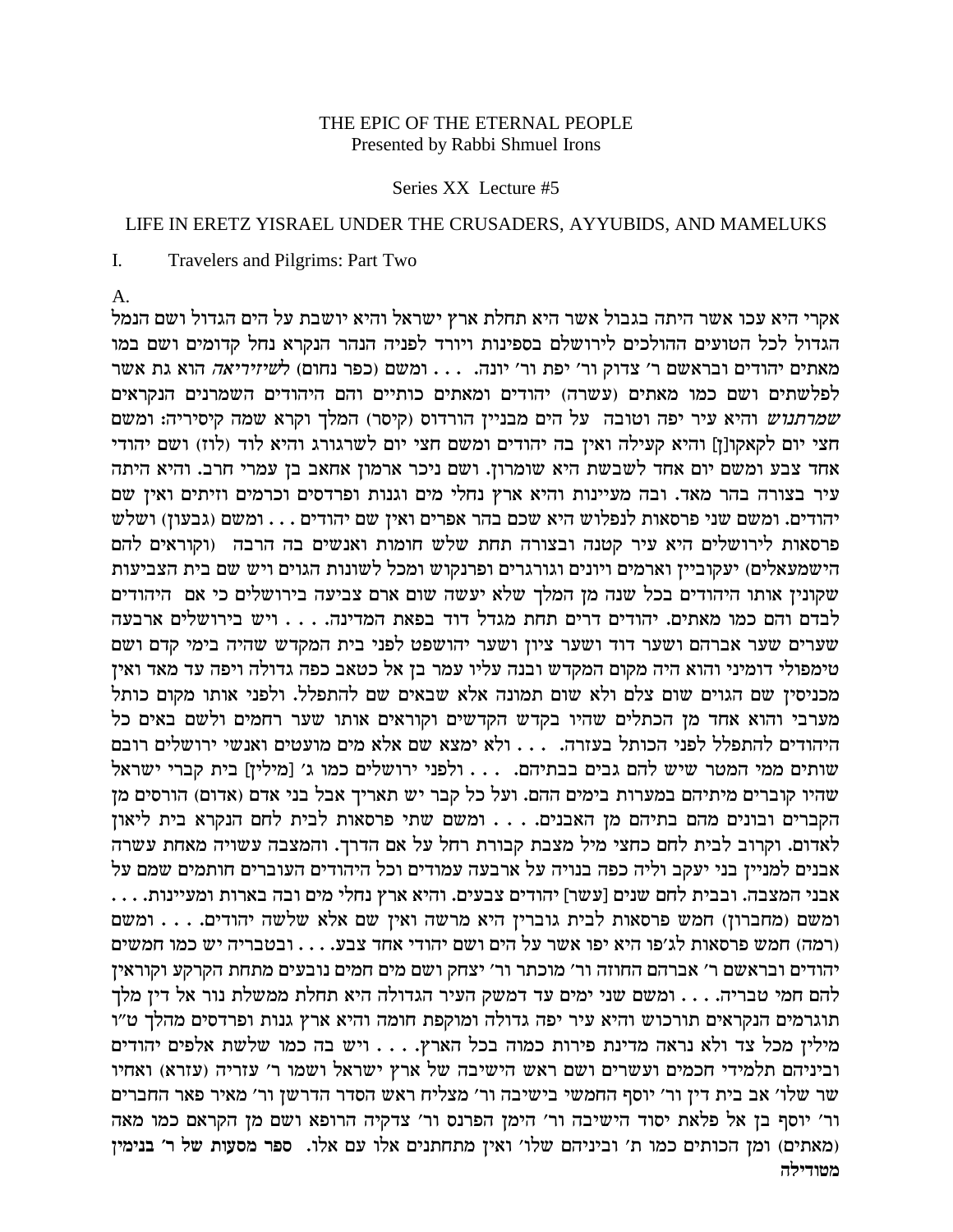Acre is the Acco of Scripture, and lies within the confines of the [ancient] tribe of Asher. It is [now] the town on the frontier of Eretz Yisrael. It lies on the shore of the Mediterranean sea and it has a large harbor which serves as the point of disembarkment for all of the pilgrims who visit Jerusalem by ship. A river called *Nachal Kidumim* (*Nahr el Mukattua*) runs near the city. There are about 200 Jewish inhabitants. R. Tzadok, R. Yefes, and R. Yona are its principal leaders. . . . - And from there - (Capernaum) to Cesarea, the Gath of the Philistines (?). It is inhabited by some 200 Jews (10) and some 200 Cutheans. The latter are Samaritan Jews, commonly called Samaritans. The city is beautiful and exquisite and is situated on the sea-shore. It was built by king Herod, who named it Kaysaria (Caesarea) [in honor of Augustus Caesar]. From there, a half a day's journey, to Kakun, the Keilah of Scripture. In this place there are no Jews. A half a day's journey from there is St. George, the ancient Lud (Luz). There is only one Jew, a dyer, - who lives there. From there, one day's journey, to Sebaste. This is the site of ancient Shomron (Samaria), where the ruins of the palace of Ahab, the son of Omri, king of Israel, are still evident. It was a well fortified city situated on a mountain. It has springs and the land is richly watered and is surrounded with orchards, vineyards, and olive groves. There are no Jewish inhabitants there. From there is a two parsang journey to Nablus, the ancient Shechem. It is situated on Mount Ephraim. There are no Jewish inhabitants there. . . . From there (Gibeon), a three parsang journey to Jerusalem, a small city, fortified with three walls. It contains a numerous population, composed of Jacobites, Armenians, Greeks, Georgians, Franks, and indeed people of all tongues. It contains a dyeing-house which is rented by the year to the Jews who purchased the exclusive rights of dyeing [clothing]. No other people are allowed the privilege of dyeing [clothing] except the Jews. There are approximately two hundred  $\tau$  (four  $\tau$ ) Jews. They live below the tower of David at the corner of the city. . . . Jerusalem has four gates: the gate of Avraham, the gate of David, the gate of Tzion, and the gate of Jehoshaphat. [This gate of Jehoshaphat] stands opposite the place of the Holy Temple (*Bais HaMikdash*). At present there is a building which is called Templo Domino. Omar ben al-Khataab (?) erected a large and handsome cupola over it and nobody is allowed to introduce any image or painting into this place. - They come there, however, to pray. In front of it is the Western Wall (*Kosel Maaravi*), one of the walls which formed the Holy of Holies [of the Bais HaMikdash]. It is called the Gate of Mercy and all the Jews come there to pray near the wall in the courtyard. . . . Very little [spring] water is found in Jerusalem and, [consequently,] its inhabitants generally drink rain water which they collect in cisterns in their houses. . . . In front of Jerusalem there are three Jewish cemeteries (Another text reads: About 3 mil from Jerusalem lies a Jewish cemetery), as they buried their dead in burial chambers (crypts). Every grave had a dated inscription, but people (Christians) came and destroyed these monuments and used it as building material for their homes. . . . From there is a two parsang journey to Bethlehem, which is called Beth Leon of Edom (Rome). A half mil's distance from Bethlehem, at a cross roads, is the monument over the grave of Rachel. The monument is constructed of eleven stones, equal to the number of the children of Jacob. (?) It is covered by a cupola, which rests on four pillars; and every Jew who passes there inscribes his name on the stones of the monument. In Bethlehem there are two (twelve) Jews who are employed as dyers. The country abounds with rivulets, wells, and springs of water. . . . From [Hebron] there is a five parsangs journey to Beth Guvrin which is [the ancient city of] Mareshah, (Joshua 15:44) where there are three Jewish inhabitants. . . . From there (Ramle) there is a five parsang journey to Jaffa, the Yoffo of Scripture. It is on the coast and there is one Jewish inhabitant. He is a dyer. . . . Tiberias (Tveria) has some **fifty** Jewish inhabitants and is headed by R. Avraham, the seer (or astronomer), R. Muchtar and R. Yitzchak. There is hot water there which gushes forth from the ground and they call it *Chamei T'veria -* the hot springs of Tiberias. . . . A two day journey from there (Banias) to Damascus. It is a large city, situated at the border of the kingdom of **Nur al-Din, king of the Turgamim** (1145 - 1173) who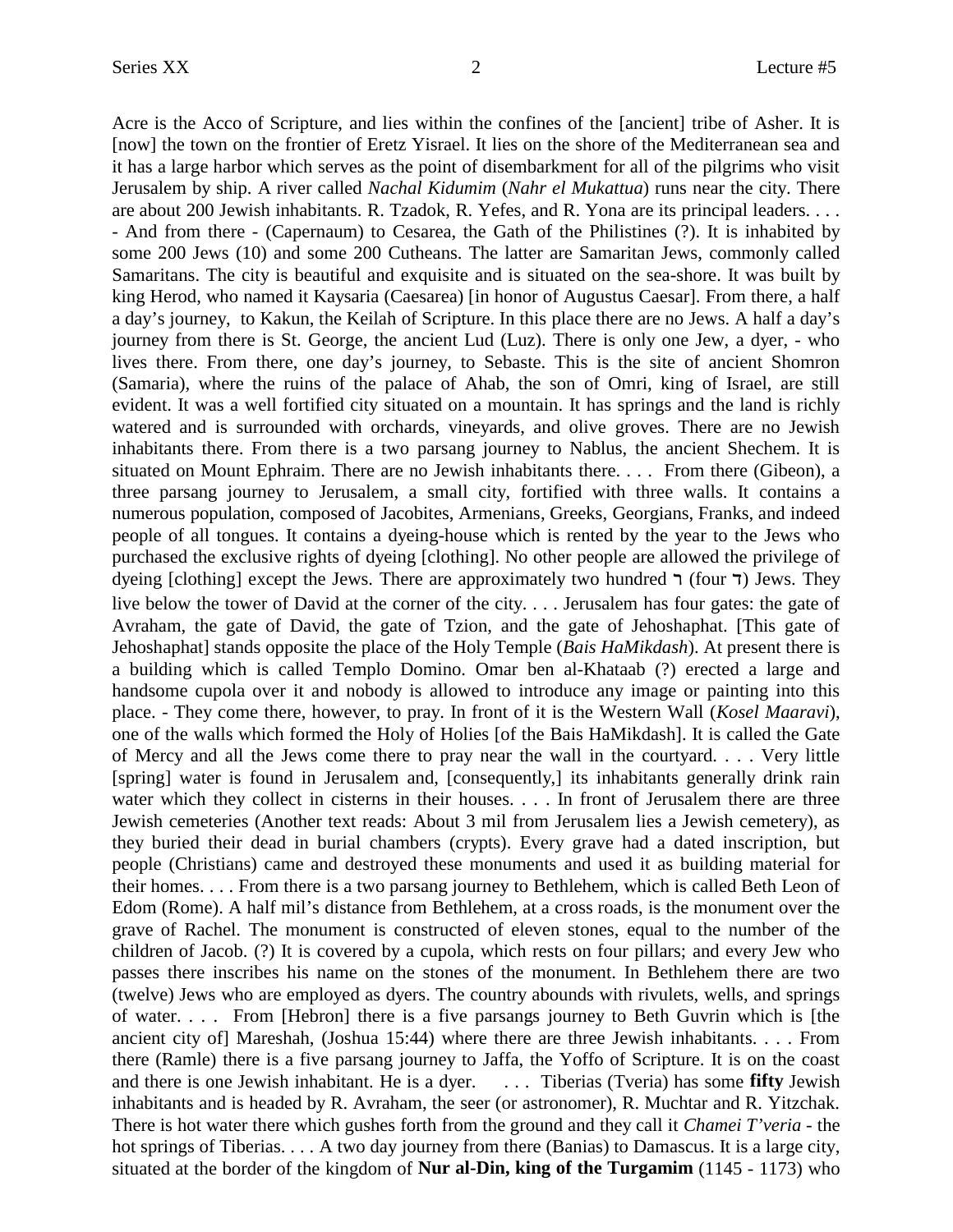are called, "Turks". It is a large and beautiful city and is protected by a wall and surrounded on all sides by gardens and orchards for a distance of fifteen mil. There is no country on earth that produces such [an abundance] of fruit.... This city contains some **three thousand Jews**, many of whom are learned and rich men. It is the residence of the Rosh HaYeshiva of Eretz Yisrael, R. **Ezra**, whose brother, Sar Shalom, is the Av Bais Din (head of the Rabbinic Court). The other distinguished Jews are R. Yosef, who ranks fifth in the yeshiva, R. Matzliach, the Rosh HaSeder and *Darshan* (lecturer and expounder), R. Meir, the pride of the rabbinic colleagues, R. Yosef ibn Pilath, who is the foundation (yesod) of the yeshiva, R. Heiman, the *parness* (community leader), R. Tzadok, the physician. The city also contains some (two) hundred Karaites and about four hundred Samaritans. They all live here on friendly terms, but they do not intermarry. The Travels of Benjamin of Tudela, 1163 C.E.

 $B<sub>1</sub>$ 

והלך [ר׳ פתחיה] לדמשק והיא עיר גדולה ומלך של מצרים מושל עליה ושם כעשרת אלפים יהודים ונשיא להם. וראש ישיבה שלהם רבי עזרא מלא תורה כי סמכו רבי שמואל ראש הישיבה מבבל. ודמשק ארץ טובה בתוך גנות ופרדסים וסילונות גבוהות שמהן מקלחים מים ובריכות גדולות מאוד. והמים טובים מאד וכל מיני פירות ומגדים שם. ואומרים הישמעלים אם גן עדן בארץ אז דמשק הוא גן עדן . . . ובארץ סיחון ועוג אין עשב וצמח כמהפכת סדום ועמורה . . . ועובר הירדן במערה כמו שאמרו ממערת פמייס. ובא לטבריה ושם קהילה כי גם בארץ יש קהילות אלא שאין בהן אלא כמאה או כמאתיים או כשלש מאות בעלי בתים. . . . ומזרע רבי יש בחור ושמו רבי נהוראי ויש לו בן ושמו רבי יהודה על שם רבי יהודה הנשיא ויש לו ספר היחוס עד רבי. רבי נהוראי רופא ומוכר בשמים בשוק ובניו לפניו בחנותו ומכוסין שלא יראו לכאן ולכאן והוא תלמיד חכם וצדיק. . . . ובעכו יש יהודים . . . ואמר רבי פתחיה שכל ארץ ישראל היא כמהלך שלשה ימים . . . והלך לירושלים ואין שם אלא רבי אברהם הצבע והוא נותן מס הרבה למלך שמניחו שם. מסע של ר׳ פתחיה מרעגנשבורג

Rabbi Pesachia traveled to Damascus. It is a large city and the king of Egypt rules over it. -There are about ten thousand Jewish inhabitants - and they have their own "Nasi" prince. The head of the yeshiva is Rabbi Ezra, who is full of knowledge of the Torah, for he was ordained by Rabbi Shmuel [ben Ali] the Rosh Yeshiva of Bavel. - Damascus is a fine land and lies in an area of gardens and orchards and high fountains from which water pours and many large pools. The water is very good and all kinds of fruits and sweets are available there. The Ishmaelites (Arabs) say that if the Garden of Eden is on earth, then Damascus is the Garden of Eden . . . In the land of Sichon and Og no grass or vegetation grows. It is like Sodom and Gomorrah.... The Jordan river passes through a cave, as the Sages said: [The Jordan] begins at the cave of Paneas (Bava Basra 74b). He then came to Tiberias which has a Jewish community, even in Eretz Yisrael there are Jewish communities but they don't number more than a hundred, or two hundred, [or possibly] three hundred house holders. . . . And from the descendants of Rabbi [Yehudah HaNasi] there is a young man (bachur) by the name of Rabbi Nehorai who has a son by the name of Rabbi Yehudah, after [his forebearer] Rabbi Yehudah HaNasi. He possesses a book of geneology that traces his ancestry back to Rabbi Yehudah HaNasi. Rabbi Nehorai was a physician and sold spices in the market place. His children are with him in his shop but they are wrapped [in a garment] so as not to look about. He is a Talmudic scholar and a righteous person (tzaddik).... There are Jews in Acco (Acre).... Rabbi Pesachiah said that all of Eretz Yisrael could be traveled in three days. . . . And he went to Jerusalem. The only Jew there is Rabbi **Avraham, the dyer, and he pays a heavy tax to the king to be permitted to remain there. The** Travels of Rabbi Pesachiah of Regensburg, between 1170-1180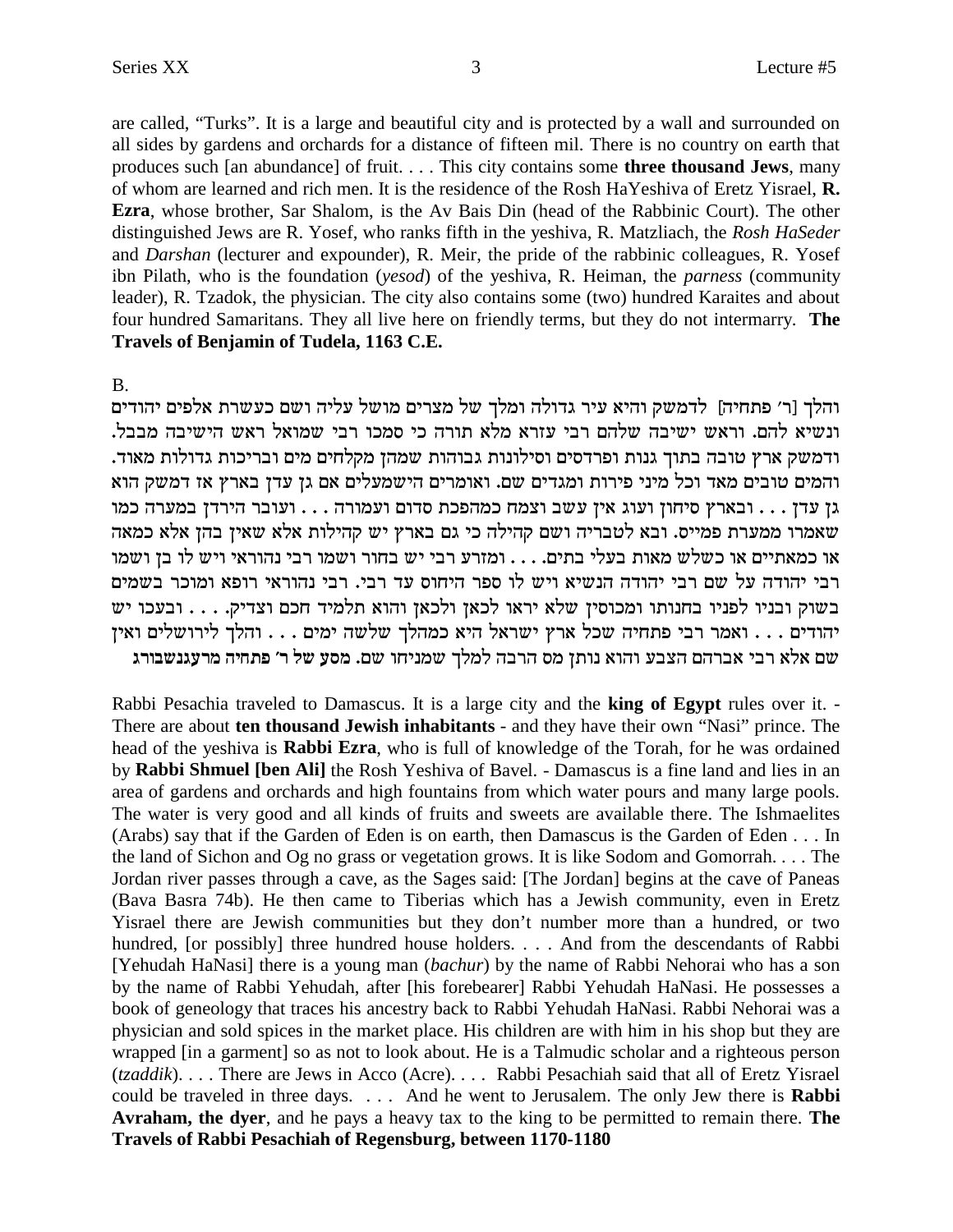$C_{\cdot}$ 

ובעודי מתהלך בנפש שואפת ודמעה נוטפת כנחל שוטפת , ראיתי לעומתי איש מבני העיר  $(1)$ ויאמר לי אחשוב כי אתה מבני גליות ומארצות נכריות אמרתי כן הדבר אשר דברת ועתה רצוני לשאול דבר ממך אמר לי הנני עמך שאל ואגידה לך אמרתי לו מתי באו היהודים אל העיר הזאת אמר מיום לכדוה ישמעאלים שכנוה ישראלים אמרתי לו ומדוע לא שכנוה בהיותה ביד הערלים אמר לי מפני שאמרו כי הרגנו את אלהיהם ועשינו חרפה להם ואלו בתוכה מצאונו אזי חיים בלעונו הז נזבח את תועבותיהם לעיניהם ולא יסקלונו אמרתי מה היתה סבת ביאתכם אל המקום הזה אמר כי הא–ל קנא לשמו ויחמול על עמו ויאמר לא טוב היות בני עשו היכל קדשי יורשים ובני יעקב משם גרושים פן יאמרו הגוים בקנאה זנח הא-ל בנו בכורו בשנאה והרים בן הגרושה למעלת הנשואה ולא יכול לכבד את בן האהובה על פני בן השנואה ויער א-להים את רוח מלך ישמעאלים בשנת ארבעת אלפים ותשע מאות וחמשים ליצירה ונחה עליו רוח עצה וגבורה ויעל הוא וכל חילו ממצרים ויצר על ירושלים ויתנה הא-ל בידו ויצו להעביר קול בכל העיר אל כל רב וצעיר לאמר דברו על לב ירושלים לבוא אליה כל הרוצה מזרע אפרים אשר ישאר מאשור וממצרים והנדחים בקצה השמים. ויתקבצו מכל פאה אליה וחנו בגבוליה ואנחנו עתה יושבים בצל השלוה הנמתקת אם לא היתה נעקרת ונתקת כי אנחנו יראים לרוע המעשים הנעשים בה ומן החמס והרשע אשר בקרבה ואש השנאה והמחלוקת אשר בה דולקת ולבות שוכניה חולקת כי כלם ראשים ואכזרים קשים וכל איש יבקש רעת חברו ואב שונא לבנו בכורו והבן להורו הבנים מלקטים עצים והאבות להבעיר בם רצים וכל המעשים בלבבות שנים ואין בהם עושים לא–ל שמים. ובכל יום ירבו מריבות ומחלוקות וכל לבבות נחלקות עד קראתי שם העיר סלע המחלקות והראשים הממונים עליהם נושכים בשניהם הראש אחד יפנה להזיק לאחר והאחר כנגדו וכל אחד לחברו כצנינים בצדו. ויש עוד ביניהם מסיתים ומדיחים ומפרידים בין אחים זה יפרוש רשתו ותשב באיתן קשתו וזה מגדיל המדורה ומבעיר הבעירה ועל כן נערוך לא–ל תפלתנו לכלות הקוצים מבינותינו ותשועתו עין בעין נחזה ויסר מעלינו רק את המות הזה : ספר תחכמוני, ר׳ יהודה בן שלמה בן אלחריזי, שער כ״ח

While I was in the middle of my journey harboring feelings of anticipation and [yet] with tears flowing [from my eyes] like a flooded river, I saw a man before me, a resident of the city [of Jerusalem]. He said to me, "I believe you are from the Diaspora, from foreign lands." I told him, "That is true and now I would like to ask you something." "I am willing to help you," he replied. "Ask and I will answer you." I [then] asked him, "Since when have the Jews come to [settle] in this city?" He answered, "Since the time of the conquest of the Ishamaelites (1187 C.E.) (Moslems) Jews have lived here." I then asked him, "Why didn't they live here during the time that it was under the rule of the uncircumcised (Crusaders)?" He answered, "This is because they claim that we killed their god and thereby humiliating them. Had they found a Jew amongst them they would have swallowed him up alive. They echoed the sentiments recorded in the Torah (Exodus 8:22),] 'How can we sacrifice what is an abomination (god) before their eyes without their stoning us?"" I then asked him, "What brought you here to this place?" He replied, "Because the Al-mighty was jealous of His name (He took revenge) and took pity on His people. And He said, 'It is not right that the descendants of Esau should inherit my Holy Temple and the descendants of Jacob should be cast out, lest the nations say, "The Al-mighty, in His anger and hatred, rejected His first born son (see Exodus 4:22) and raised the status of a son of a woman who was cast out to the status of [a son of] a married woman." But He cannot grant first born status to the son of the beloved and deprive that [lawful] status from the son of the hated woman (See Deteronomy 21:16). Therefore, G-d aroused the spirit of the king of the Ishmaelites, in [approximately] the year 4950 from creation (1187 C.E.) and rested upon him a spirit of sound counsel and courage and [the king], and his entire army arose from Egypt and laid siege to Jerusalem and the Al-mighty handed it over to him. And he ordered that the following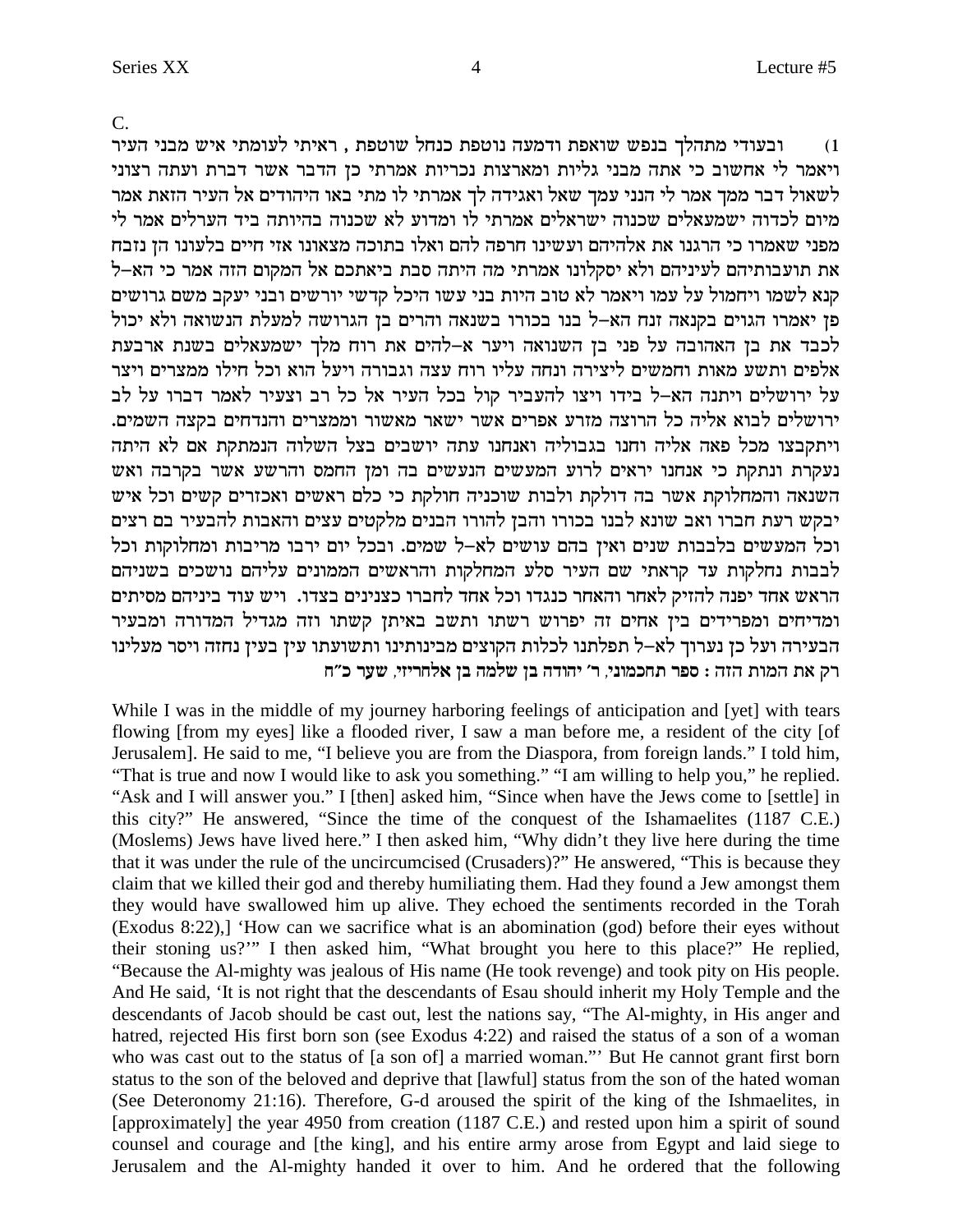pronouncement be made throughout the entire city to both those of high and low rank, 'Speak words of consolation to Jerusalem [letting her know] that anyone of the seed of Ephraim (Israel), whether they are the remnants from Ashur (Iraq) or Egypt or from the ends of the heavens, are welcome to come.' [Consequently,] there gathered unto her from all corners and they settled within her border and we are now settled in its tranquil and sweet protective environment. - We are fearful, however, that it not [soon] come to an end due to the evil deeds that is wrought in her midst and the violence and evil that are perpetrated therein and because of the conflagration of hatred and dissension. The hearts of her inhabitants are divided, for they are all bitter and terribly cruel, each person desiring bad for his fellow man. A father despises his first born son and, so too, the son his father. The sons collect [the proverbial] wood and the fathers desire to consume them with it. All of their actions are duplicitous; no one acts on behalf of the Al-mighty in Heaven. Every single day the dissension and argumentation becomes only worse and all the hearts are divided. Consequently, I have called the name of this city, 'The rock of dissension.' The leaders that are appointed over them bite [them] with their teeth. One leader turns to harm his fellow leader and the other one acts likewise. Each one is akin to thorns in the sides of his colleague. In addition, there are those amongst them that instigate others, both privately and publicly, and create divisions between brethren. This one casts his net and his bow abodes in strength (see Genesis 49:24) and the other increases the intensity of the bonfire and creates a conflagration. For that reason, we set before the Al-mighty our prayers to destroy the thorns from amongst us. May our eyes clearly behold this and please remove from our midst this form of death."**Sefer Tachkemoni, R. Yehudah ben Shlomo ibn al-Charizi Chapter 28**

ועברתי על צפת ומצאתי שם בחיר הא-ל שר וגדול, ומישר כל עקוב, צדוק הצדיק, ראש ו $(2$ ישיבת גאון יעקב, אבותיו היו ראשי ישיבות . . . ובעלי מדות הטובות, רק אפפוהו צרות רבות והתגלגלו עליו סיבות ובגולה הלך אבל עמד טעמו בו בלי מר וריחו לא נמר ואם טובתו סרה משרתו **dcedi 'x ,ipenkgz xtq** .el `txe aye elige exay yeagi edqp ze`lzd dl`a xy` l-`de dxqg `l **e"n xry ,ifixgl` oa dnly oa**

I passed by Safed (Tzefas) and I discovered there the chosen of G-d, a nobleman and a colossus, one who has the ability to straighten that which appears to be crooked and to show the rightfulness of that which is correct, the Rosh Yeshivas Gaon Yaakov, whose ancestors were the Roshei Yeshiva [of Yeshivas Gaon Yaakov] . . . He is a man of superb character (*baal midos tovos*). He has endured terrible calamities and many changes of fortune and has gone into exile. He still retains, however, his superb character without bitterness and without losing his "fragrance". And if he has lost the goodness [that once accompanied] his life, he is not lacking for those who would serve (respect) him. May the Al-mighty who has tested him with those difficulties, bind up his [proverbial] wounds and return to heal him. **Sefer Tachkemoni, R. Yehudah ben Shlomo ibn al-Charizi Chapter 46**

D.

jld eig` oeyny 'xe mdxa` xa wgvi epiax jln 'xitpcn wgvi epiax xhtpy xg`e (1 **hk oniq l"yxdn z"ey** .daeh daiya lnxkd ilbx zgz xawpe milyexil

After Rabbainu Yitzchak of Dampierre passed away (circa the year 1200), Rabbainu Yitzchak ben Avraham served as Rosh Yeshiva. His brother, Rabbainu Shimshon subsequently went to Jerusalem. He passed away in a good old age and is buried at the foot of Mount Carmel. **Teshuvas Maharshal Siman 29**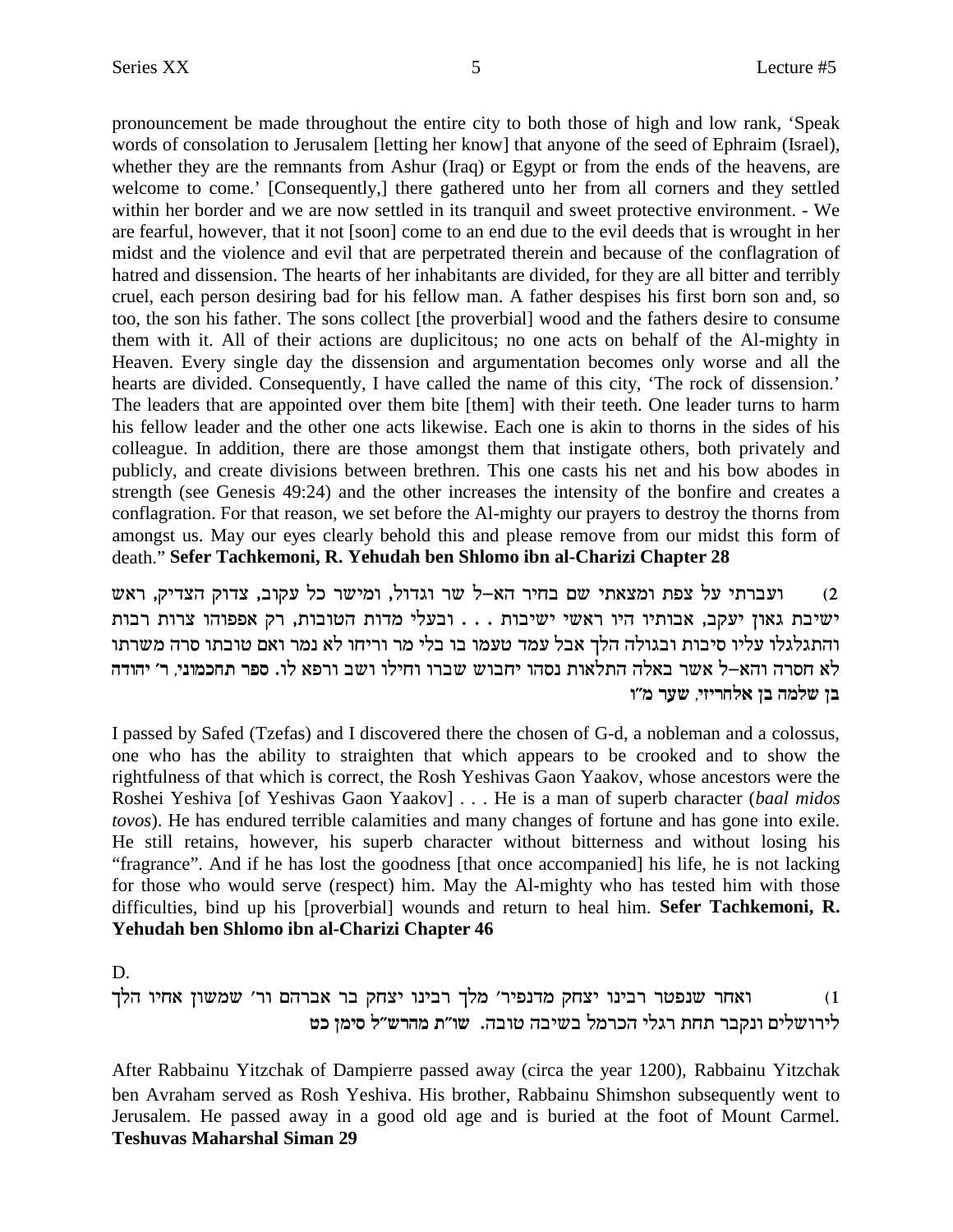שנת קע"א העיר השם רבני צרפת ורבני אנגלטירה ללכת לתוך ירושלים והיו יותר משלוש  $(2)$ מאות, וכבדם המלך הגדול, ויבנו שם בתי כנסת ומדרש. גם רבנו הכהן הגדול רבנו יהונתן הכהן הלך לשם. ונעשה להם נס והתפללו על הגשמים ונענו, ונתקדש שם שמים על ידם. ס׳ שבט יהודה עמוד קמ״ז

In the year 4971 (1211) Hashem aroused the spirit of the Rabbanim of France and England to travel to Jerusalem. There were over three hundred [scholars and their families]. The great king (Muazzam, the son of Safadin and nephew of Saladin) honored them and they built there synagogues and study halls (botei medrash). Rabbainu Yonason HaKohen [of Luniel] also went with them. A miracle occurred to them as they prayed for rain and they were [immediately] answered. The name of Heaven was sanctified through them. Sefer Shevet Yehudah p. 147

היוצא לדרך צריך לפקוד אשתו אפילו סמוך לוסתה. וכן פי׳ הרבי׳ שמשון איש ירושלים  $(3)$ דק"ל וסתות דרבנן. וכן בשאלתות. וכן פירש ר"י. אבל ר"ת פי' שאסור לפוקדה בתשמיש. ולא אמרו לפוקדה אלא בדברי רצוי ולא חיישינן שמא יבא עליה. ספר האגור הלכות נידה סימן אלף שנט

It is a man's duty to pay a *conjugal* visit to his wife when he starts on a journey; even if it be close to the time of menstruation, (based upon Yevamos 62b). This is the opinion of Rabbainu Shimshon, the man of Jerusalem, for we rule that the prohibition of having marital relations close to the time of menstruation is Rabbinical. This opinion was also held by the author of the She'iltos, and Rabbainu Yitzchak [ben R. Shmuel]. Rabbainu Tam, however, explains that it is forbidden to have conjugal relations at that time. Rather, [our Sages] only meant that [couple] should express warm feeling towards each other during that time without fear that this will lead to conjugal relations. Sefer HaAgur, Hilchos Nidah, Siman 1,359

... אמנם סמ"ג כתב משם רבינו שמשון איש ירושלים בלאוין סימן קי"א שאותה פקידה  $(4)$ בתשמיש ממש שו״ת בנימין זאב סימן קמד

... However, the Sefer Mitzvos HaGadol (R. Moshe of Coucy) wrote in the name of Rabbainu Shimshon, the man of Jerusalem, in the section of negative commandments, chapter 111, that "to pay a visit" is referring to actual conjugal relations. Teshuvos Binyamin Zev, Siman 144

E.

... ורבינו יוסף איש ירושלים תירץ ... תוספות מגילה ד. ד"ה שאף  $(1)$ ו הר"ר יוסף איש ירושלים פירש ... תוספות נזיר י. ד"ה פרה זו ...

Rabbainu Yosef, the man of Jerusalem . . . Tosefos Megillah 4a, 5a, Nazir 10a,

. . . ותי׳ ה״ר יוסף מירושלים . . . תוספות פסחים טוּ:-טז. ד״ה רבי יוסי  $(2)$ 

Rabbainu Yosef from Jerusalem . . . Tosefos Pesachim 15b-16a

```
... הקשה הר״ר יוסף מארץ ישראל על פירוש זה ... תוספות קידושין לד. ד״ה מעקה
                                                                  (3)
```
Rabbainu Yosef from Eretz Yisrael critiqued that explanation . . . Tosefos Kiddushin 34a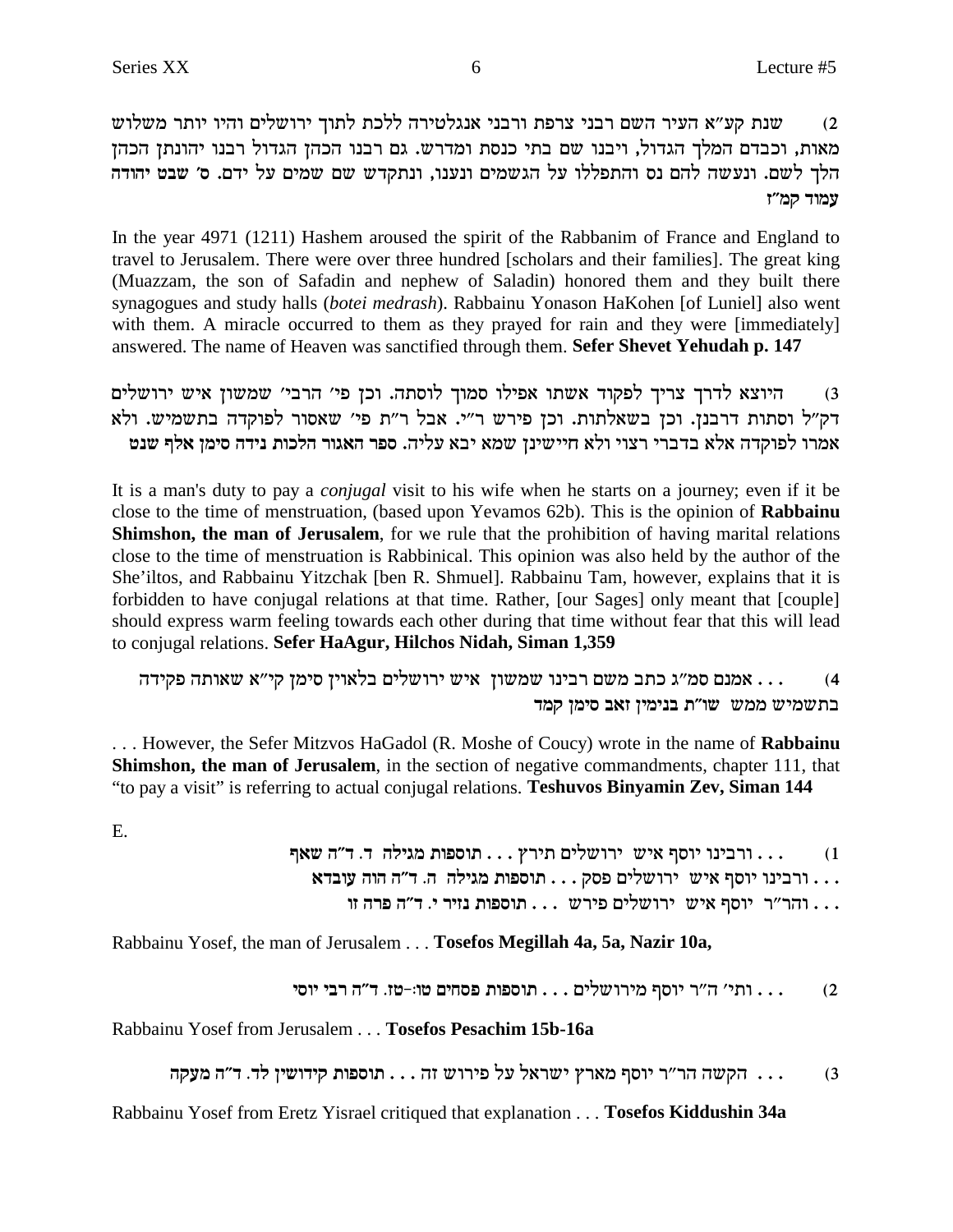$F_{1}$ 

רבינו יחיאל דפריש ז"ל אמר לבא לירושלם, והוא בשנת שבע עשרה לאלף הששי, ושיקריב קרבנות בזמן הזה. . . . ספר כפתור ופרח פרק ו [קדושת הבית לעולם]

Rabbainu Yechiel of Paris, of blessed memory, expressed his desire to go to Jerusalem, this was in the year 5017 (1257), and to offer sacrifices in our times . . . Sefer Kaftor VaFerach

G. ברכני השם עד כה שזכיתי ובאתי לעכה ומצאתי שם ביד זקני הארץ מטבע כסף מפותח  $(1)$ פתוחי חותם, מצדו האחד כעין מקל שקד ומצדו השני כעין צלוחית ובשני הצדדים סביב כתב מפותח באר היטב. והראו הכתב לכותיים וקראוהו מיד כי [היה ב]כתב עברי אשר נשאר לכותיים כמו שמזכר בסנהדרין. . . . הערה נוספת לפירוש הרמב"ן על התורה

Hashem has blessed me, up until now, that I merited to come to Acco (Acre). I discovered there, in the possession of the elders of the land, a silver coin that was engraved on one side with a blossoming almond staff and on the other side with what seemed to be a flask. Around both sides was engraved writing that was clearly visible. They showed the writing to the Samaritans and they immediately read it, for the Ksav Ivri (the ancient Hebrew or Phoenician script) remained with the Samaritans. **Ramban. Written in 1267** 

יברכך ד׳ בני נחמן, וראה בטוב ירושלים, וראה בנים לבניך ,וכשלחנו של אברהם אבינו יהיה  $(2)$ שלחנך. בירושלים עיר הקדש אני כותב אליך ספרי זה, כי שבח והודאה לצור ישעי זכיתי ובאתי לשלו׳ ביום תשיעי לירח אלול ועמדתי בה בשלו׳ עד מחרת יום הכפורים, אשר פני מועדות ללכת לחברון העיר קברות אבותינו להשתטח כנגדם, ולחצוב לי שם קבר בע"ה. ומה אגיד לכם בענין הארץ, כי רבה העזובה וגדל השממון, וכללו של דבר, כל המקודש מחבירו חרב יותר מחבירו, ירושלים יותר חרבה מן הכל, וארץ יהודה יותר מן הגליל, ועם כל חרבנה היא טובה מאד, ויושביה קרוב לאלפים, ונוצרים בתוכם כשלש מאות, פליטים מחרב השולטן, ואין ישראל בתוכה, כי מעת .<br>באו התתרים ברחו משם, ומהם שנהרגו בחרבם, רק שני אחים צבעים קונים הצביעה מן המושל ואליהם יאספו עד מנין מתפללים בביתם בשבתות. והנה זרזנו אותם ומצאנו בית חרב בנוי בעמודי .<br>שיש וכיפה יפה ולקחנו אותו לבית הכנסת, כי העיר הפקר וכל הרוצה לזכות בחרבות יזכה, והתנדבנו לתיקון הבית, וכבר התחילו ושלחו לעיר שכם להביא משם ספרי תורה אשר היו מירושלים והבריחום שם בבוא התתרים, והנה יציבו בית הכנסת ושם יתפללו. כי רבים באים לירושלים תדיר אנשים ונשים מדמשק וצובה וכל גלילות הארץ לראות בית המקדש ולבכות עליו, ומי שזכנו לראות ירושלים בחרבנה, הוא יזכנו לראות בבנינה ותיקונה בשוב אליה כבוד השכינה. ואתה בני ואחיך ובית אביך כלכם תזכו בטוב ירושלים ובנחמת ציון. אביכם הדואג ושוכח, רואה ושמח.

### משה ב״ר נחמז זצ״ל.

ותקרא לי לשלו׳ בני ותלמידי ר׳ משה ב״ר שלמה אחי אמך, הנני מגיד לו כי עליתי אל הר הזיתים המכוון כנגד הר הבית והסמוך לו, אין ביניהם אלא עמק יהושפט, ושם כנגד בית המקדש קראתי חרוזותיו בבכיה רבה כאשר נבא. ומי ששכן שמו בבית המקדש ישגיא וירבה שלומכם עם שלו׳ כל קהל עירכם המכובד והקדוש, לעדי עד ולנצח נצחים, יגדל שלותכם אמן. אגרת מהרמב״ן לבנו נחמן

May Hashem bless you, my son [dear] Nachman, and may you see the good of Jerusalem and see your children's children, and may your table be like the table of Avraham Avinu (our forefather Abraham). From Jerusalem, the holy city, am I writing to you this account. With praise and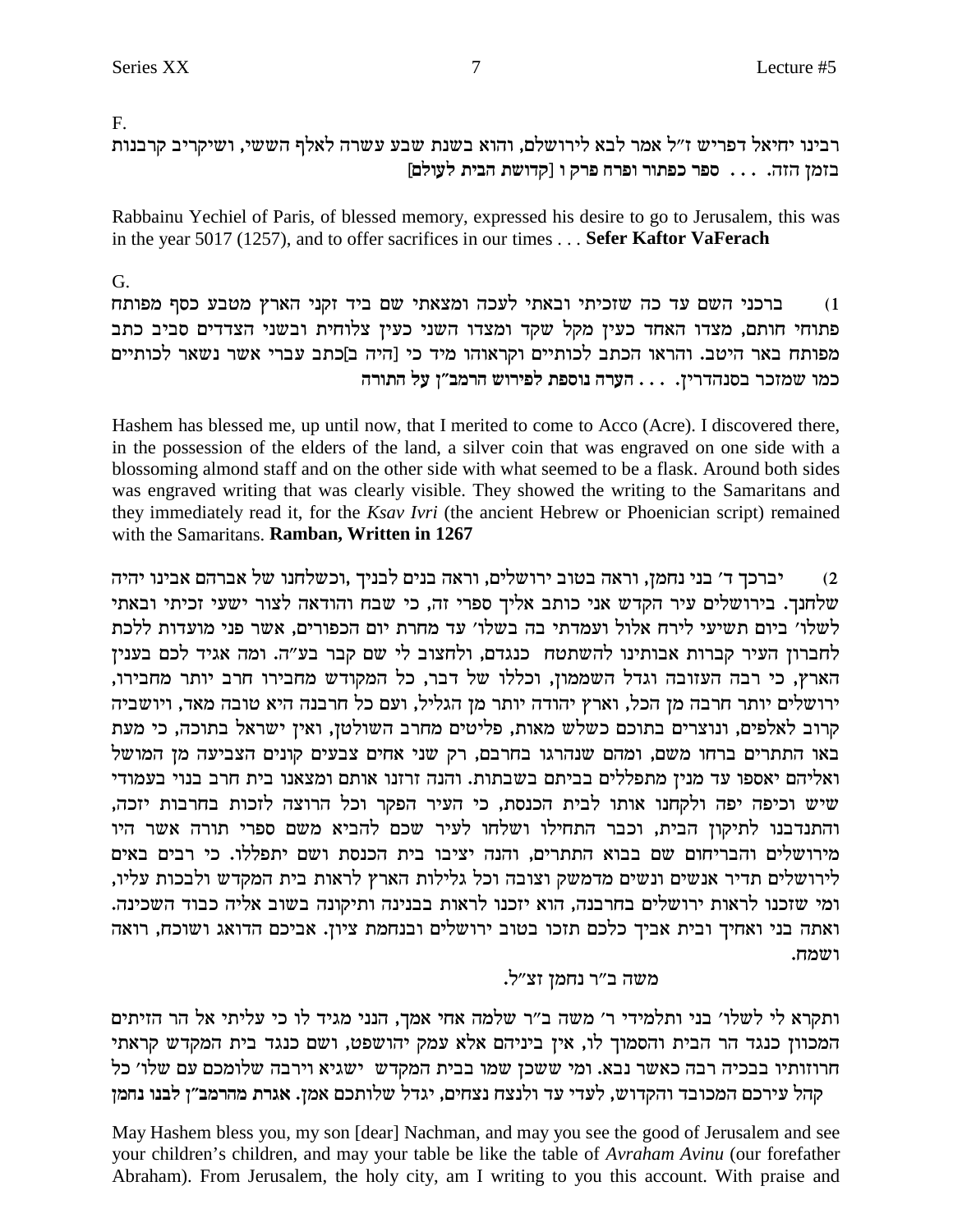thanks to the Rock of my salvation. I merited to come [here] in peace on the ninth day of the month of Elul and I stayed here peacefully until the day after Yom Kippur. Now I am prepared to travel to Hebron, the city of the graves of our forefathers, to prostrate myself before them and to hew out for myself a grave, with Hashem's help.

What can I tell you regarding the land, for great is the abandonment and great is the desolation! The principle is that that which is greater in its sanctity is greater in its devastation. Jerusalem is the most devastated of them all, and the devastation of the land of Judah is greater than that of the Galilee. But for all of its devastation, it is a very good place. There are close to two thousand residents, about three hundred of them are Christians; all of them survivors of the sword of the Sultan. There are no Jews [here], as they fled at the time of the invasion of the Tatars and some of them were killed by their sword. [The only exception] are two brothers who are dyers who bought the rights of dyeing from the governor. On Shabbos a [small] group gathers together with them in their home to form a minyan and they pray (*daven*) together. Behold, I encouraged them and we found a desolate house which was built with marble pillars and a beautiful dome and we took possession of it to be used as a synagogue, for the city was *hefker* [unowned] and anyone who wanted to gain possession of the ruins was allowed to do so. We donated towards fixing up the house and work has already commenced. They [also] sent to the city of Shechem to bring back *Sifrei Torah* [Torah scrolls] that were originally from Jerusalem but were smuggled there when the Tatars came. Behold they are now in the process of setting up the synagogue and will pray there [on a permanent basis], for many are the people who are constantly coming to Jerusalem, men and women from Damascus, Allepo and all of the surrounding areas of the land to view [the ruins of] the *Bais HaMikdash* [Temple] and to weep over it. He who gave us the opportunity to see Jerusalem in its ruined state, will give us the opportunity to see it in its built and repaired state, at the time when the glory of the *Shechina* (Divine Presence) will return. And you, my son, and your brother and the house of your father, shall merit to see the good of Jerusalem and the consolation of Zion.

[Sincerely,] your father who worries and forgets, [now] sees and rejoices.

Moshe b. R. Nachman zt"l

[Please] send regards to my (proverbial) son and disciple, R. Moshe b. R. Shlomo, the brother of your mother. I am hereby telling him that I went up on *Har HaZeisim* (the Mount of Olives) which is situated opposite *Har HaBayis* (the Temple Mount) and adjacent to it. Only the *Emek Yehoshofat* (the Valley of Jehoshaphat) separates [the two mountains] . There, opposite the *Bais HaMikdash* I recited the poetic dirges that he wrote with a great outburst of tears, as he had predicted. He who rested His name in the *Bais HaMikdash*, shall increase and expand your wellbeing together with the wellbeing of your glorious and holy community. For ever and ever, for all times, shall your tranquility increase. Amen. **Letter of Ramban to his son Nachman**

### iziyy , וזהו מה שהוציאני מארצי וטלטלני ממקומי, עזבתי את ביתי נטשתי את נחלתי, נעשיתי **dpyd y`xl o"anxd zyxc** .in` wiga zeidl ipevxy itl ,izepa lr ixfk` ipa lr axerk

[The spirituality of *Eretz Yisrael* is that] which forced me out of my land and made me move from place to place. I forsook my home and abandoned my inheritance; I acted like a raven to my sons and unfeeling towards my daughters, because I wished to be in the bosom of my mother (*Eretz Yisrael*). **Ramban in his Discourse on Rosh Hashana**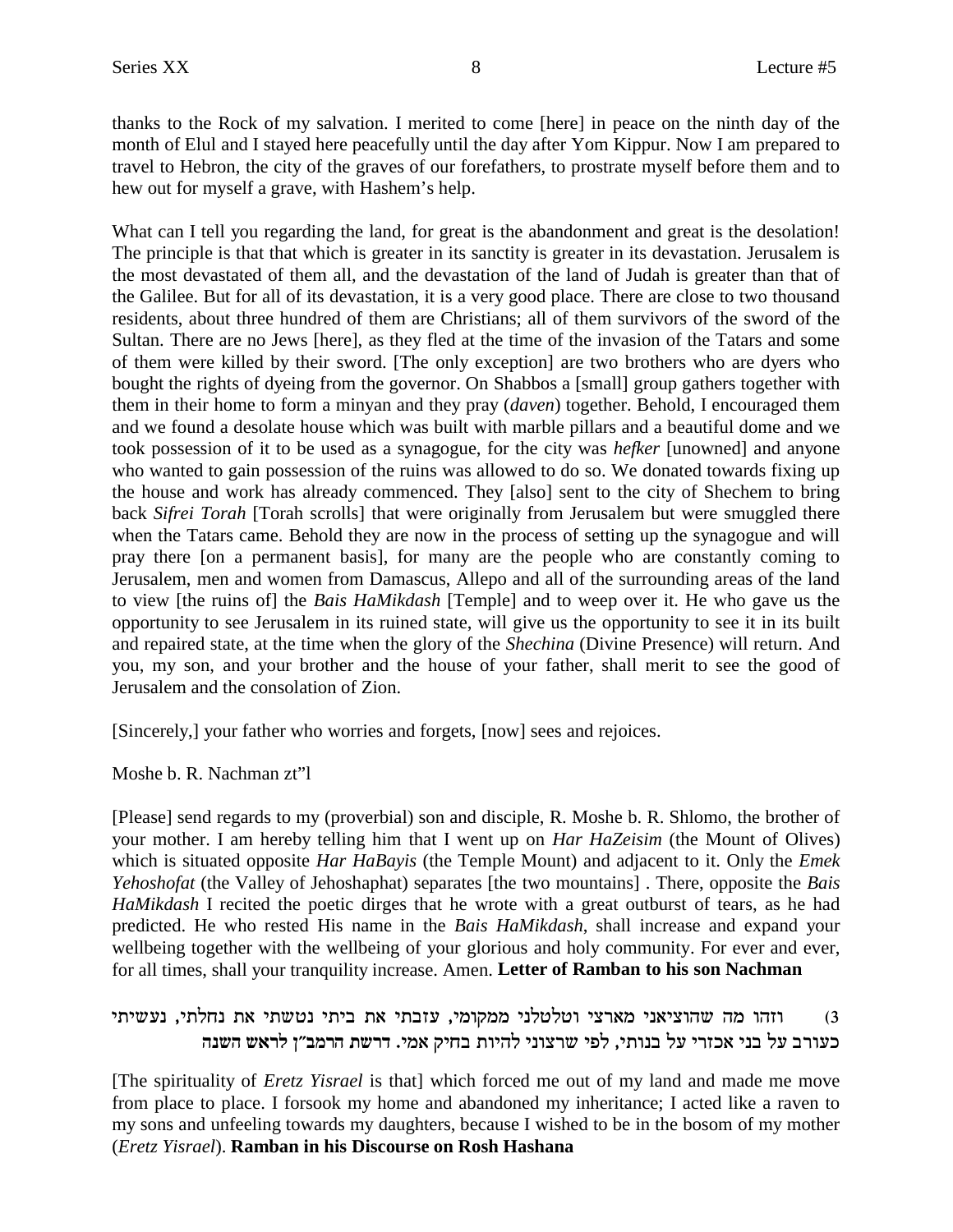$H_{\cdot}$ 

כתב הר"מ וששאלת להודיעך עיקר המצוה ההולך לארץ ישראל אינו אלא כמו שמפורש במסכת כתובות ואם מוחלין לו על כל עונותיו, הכי מפורש בסוף מסכת כתובות ובלבד שיהיה פרוש מכאן ואילך ויזהר מכל מיני עון ויקיים כל המצות הנוהגות בארץ שאם יחטא יענש יותר מאם יחטא חוצה לארץ כי ד׳ דורש אותה תמיד ועיני ד׳ בה והשגחתו תמיד ואינו דומה מורד במלכות בפלטין למורד חוץ לפלטין, והיא אוכלת ארץ יושביה, וכתיב (ויקרא יח, כח) ולא תקיא וכו׳, לפי שהיא תקיא עוברי עבירה והיינו דכתיב (שם כו, לב) ושממו עליה אויביכם היושבים בה, ואפילו אומות העולם שבה אין מצליחים מחמת שהם עוברי עבירה, ועל כן עכשיו שממה היא ואין בה עיר המוקפת חומה ומיושבת כמו בשאר עירות ואותן ההולכים לשם ורוצים לנהוג קלות ראש בפחזותם ולהתקוטט שמה קורא אני עליהן (ירמיה ב, ז) ותבאו ותטמאו את ארצי מי בקש זאת מידכם רמוס חצרי אבל מי שהלך להתנהג בקדושה ובטהרה אין קץ לשכרו ובלבד שיוכלו להתפרנס דכל דסליק אדעתא למדר וכו׳ כדאיתא פרק האיש מקדש, וששאלת אם פטור שם מחבוט הקבר לא ידעתי, וששאלת למה לא הלכו גדולי ישראל לשם כל האמור לשם אשיבך דלא הוה מוותר להו והיו צריכים להתבטל מלמודם ולשוט אחר מזונותם ואמרינן פרק מי שהוציאוה דמותר לצאת מארץ ישראל לח"ל אחר רבו ללמוד תורה כל שכן שאין לילך מרבו מח"ל לארץ ישראל וכל שכן להתבטל מתלמודו ולשוט אחר מזונותיו, וששאלת לפרש לך הדר בח"ל כמי שאין לו א–לוה אשיבך היינו משום דעיקר שכינה בארץ וכבודו בארץ ישראל כסא מול כסא וכתוב (מלכים א ח:מח) והתפללו דרך ארצם תלפיות תל שכל פיות פונות לשם עכ״ל. ספר כלבו סימן קכז

HaRav Rabbainu Meir [of Rothenburg] wrote the following: Regarding that which you asked me to inform you about the essence of the mitzvah of traveling to Eretz Yisrael, [the answer is that] it is exactly as it is stated in the tractate Kesubus [110b-112b]. And regarding [your question:] Are all of [the immigrant's] sins forgiven? This is [also] explicitly stated at the end of the tractate Kesubos. It is dependent, however, whether [the immigrant] will be totally devout from that time on, i.e. [the immigrant] must refrain from transgressing any sin [whatsoever] and he must fulfill all of the commandments that apply in Eretz Yisrael, for one who sins [in Eretz Yisrael] will be punished more severely than one who sins in *Chutz L'Aretz* (outside of Eretz Yisrael). This is because Hashem pays special attention to Eretz Yisrael and the eyes of Hashem and His supervision is constantly directed towards Eretz Yisrael. One can't equate an act of rebellion which is performed in the palace of the king to a similar act which is performed outside of the palace. The land [literally] consumes its inhabitants, as it is written (Leviticus 18:28), "And the land shouldn't vomit you out . . . ," for the land vomits out those who sin. This is the meaning of the verse (ibid. 26:32), " $\dots$  and your enemies who dwell in it shall be devastated." Even the [members of the] nations of the world who reside there will not be successful, for they [too] [are wont to] transgress sins. For that reason, [Eretz Yisrael] is now desolate and it doesn't have even one city that is surrounded by a wall and well settled, as is the case in other cities. Regarding those who travel there and wish to act there in a light headed, reckless, or contentious **manner**, - I apply the verse (Jeremiah 2:7), ". . . but when you entered, you defiled my land . . ." [and the verse (Isaiah 1:12),] ". . . who has required this from your hand, to trample my courts?" To a person who travels there to conduct himself with sanctity and purity, there is no end to his reward; provided, however, that he is able to support himself, as it is stated in Chapter Ish *Mekadesh (Kiddushin 50a)*, "When one goes there, it is with the intention of settling . . ." Regarding your question, "Is such a person [who dies and is buried there] free from *Chibut* haKever (the suffering (literally: thrashing) that occurs in the grave)," [my reply to you is:] I don't know. Regarding your question, "Why didn't the Gedolei Yisrael (great Torah scholars) travel there to achieve all that is stated regarding [living in Eretz Yisrael]," My answer to you is: They didn't simply forgo this mitzva. Their reasoning was that [in order to travel to Eretz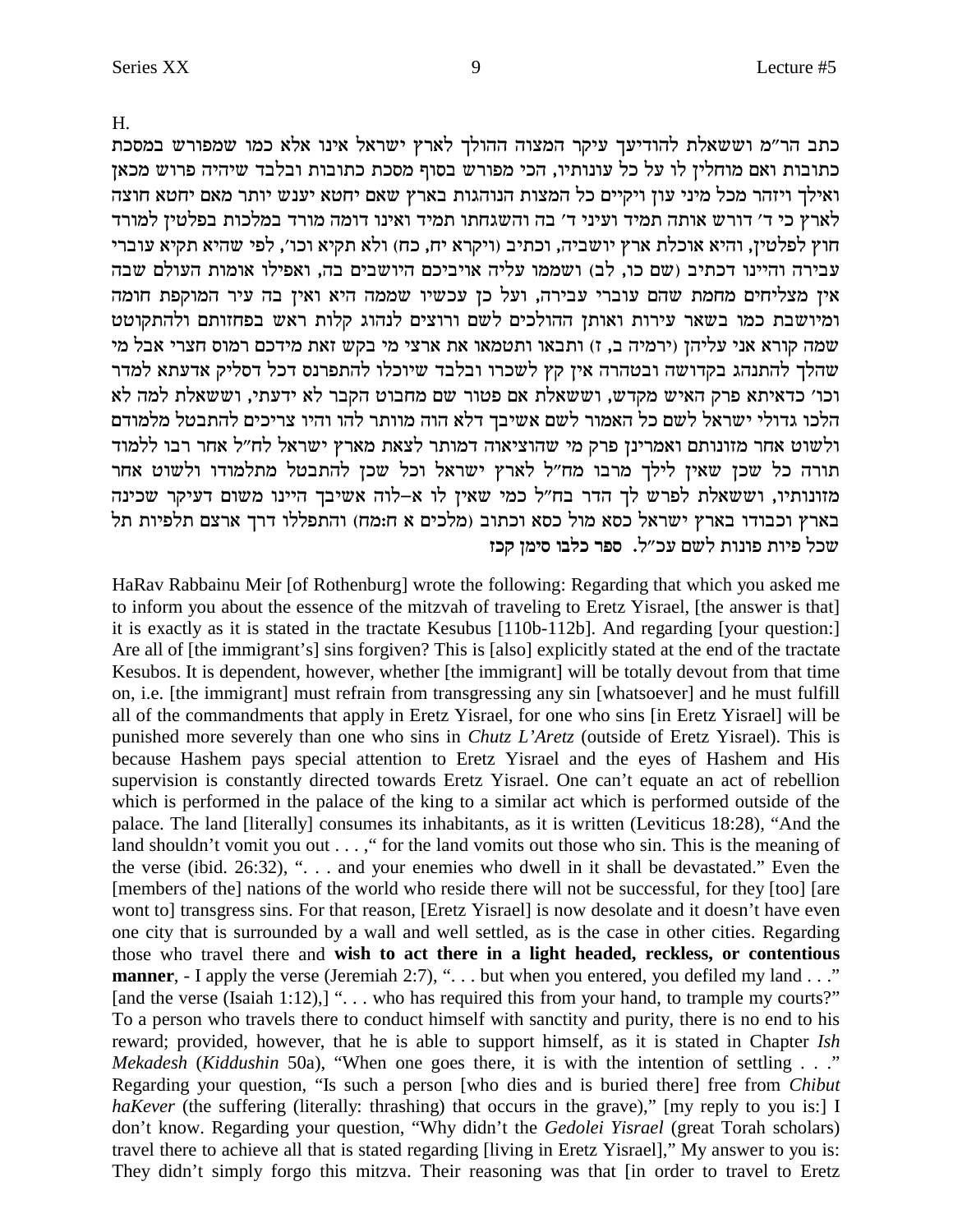Yisrael] they would have to curtail their learning and to scurry about to provide for their needs (lit. food), and we learned in *Mi Shehotziahu* (Chapter 4 of Eiruvin - 47b) that one is allowed to leave Eretz Yisrael to go to *Chutz L'Aretz* (the area outside of Eretz Yisrael) in order to study Torah. Most certainly, then, one is not required to leave his *Rebbi* (master) and to travel from *Chutz L'Aretz* to Eretz Yisrael, and most certainly if it will lead to a curtailment of his studies and [force him] to scurry about to provide for his needs. Regarding that which you asked me to explain to you [the statement of Chazal (our Sages)]: One who dwells in *Chutz L'Aretz* is as if he has no G-d (Kesubos 110b), the explanation is that the principle Divine Presence (Shechina) is in Eretz Yisrael. His glory resides in Eretz Yisrael, [with the Divine] throne situated opposite the [human] throne. And it is written (Kings I 8:48), "pray to You toward their land," [and it is also written (Shir HaShirim 4:4),] "talpioth," (turrets) the elevation [tel] towards which all mouths (piyyoth) turn (Berachos 30a). **Sefer Kol Bo Siman 127 quoting a responsum of Rabbainu Meir of Rothenburg**

II. Rav Eshtori HaParchi

A.

מגוי אל גוי ומממלכה אל עם לא ידעתי לשוני נודחתי. מנוחה לא מצאתי, עד כי הביאני חדריו המלך .<br>שהשלו׳ שלו. משבי לארץ צבי, ארצו הקדושה לישב בצלו שם שם לי לחם חק, בצדקתו על יד חכם מלך רב כמאויי, . . . בפלגת אדמת ישראל בחסד עליון עברתי, עיירותיה מדינותיה וכרכיה רובם דרכתי, הרי בשמים כפרים עם נרדים ביניהם מצאתי, בבית שאן למנשה אשר בו לחבר את זה ישיבתי בחרתי. יושבות על מים רבים מי מנוחות, ארץ חמדה מבורכה ושבעת שמחות, כגן השם **igxtd (dyn oa wgvi) ixezyi` axl gxte xeztk xtql dncwd** .dgzt ocr oble dgnv `ivez

I was ejected from one nation to another, from a kingdom to a people who speak an unrecognizable language. I didn't find any rest until the King, who is the master of peace, brought me into His inner chambers. I was transported from *shevi* (captivity) to *Eretz Tzvi* (the desirous land), His holy land, to dwell there in His [protective] shade. There He provided me with my physical needs (lit. bread) and wants, in His righteousness, through a wise and great king. . . . Through His great kindness, I traveled across the different sections of Eretz Yisrael. I walked through most of her villages, provinces and walled cities. I found mountains of fragrant spices, *kefarim* and *nerdim* (nard) in Beth-Shean, in the portion of Manasseh (*Menashe*), which I chose to make my home. It lies near abundant and still waters. It is a desirous and blessed land, making one satiated with its blessings. Like Hashem's garden does it produce its vegetation, for it lies near the opening of the Garden of Eden (Eiruvin 19a). **Preface to Sefer Kaftor VaFerach by Rav Eshtori (Rav Yitzchak ben Moshe) HaParchi**

B.

. . . באתי אני הדל השפל, לספר לאחי ועמי, מה שמצאתי בזה המבוקש. ואין זה מיתרון השגתי על . . . השגת מי שאינו מדבר בזה. אלא מיתרון חקירתי על חקירתו, ותנועתי על תנועתו. הן הייתי כשני שנים הן בגליל דורש וחוקר, ועוד חמש שנים בשאר ארצות השבטים, לא מנעתי עצמי שעה אחת **[itxbe`ibd wlgd] `i wxt gxte xeztk xtq** .xferd jexa .ux`d z` lbxn

I, impoverished and humble, have come to relate to my brethren and people the results of my investigations. This is not due to any greater intelligence that I may possess over those who didn't deal with this subject, but rather due to the immensity of my investigative effort over that of others as well as my [freedom of] movement over others. Behold, I spent some two years in the Galilee making inquiries and doing research and I spent an additional five years in the other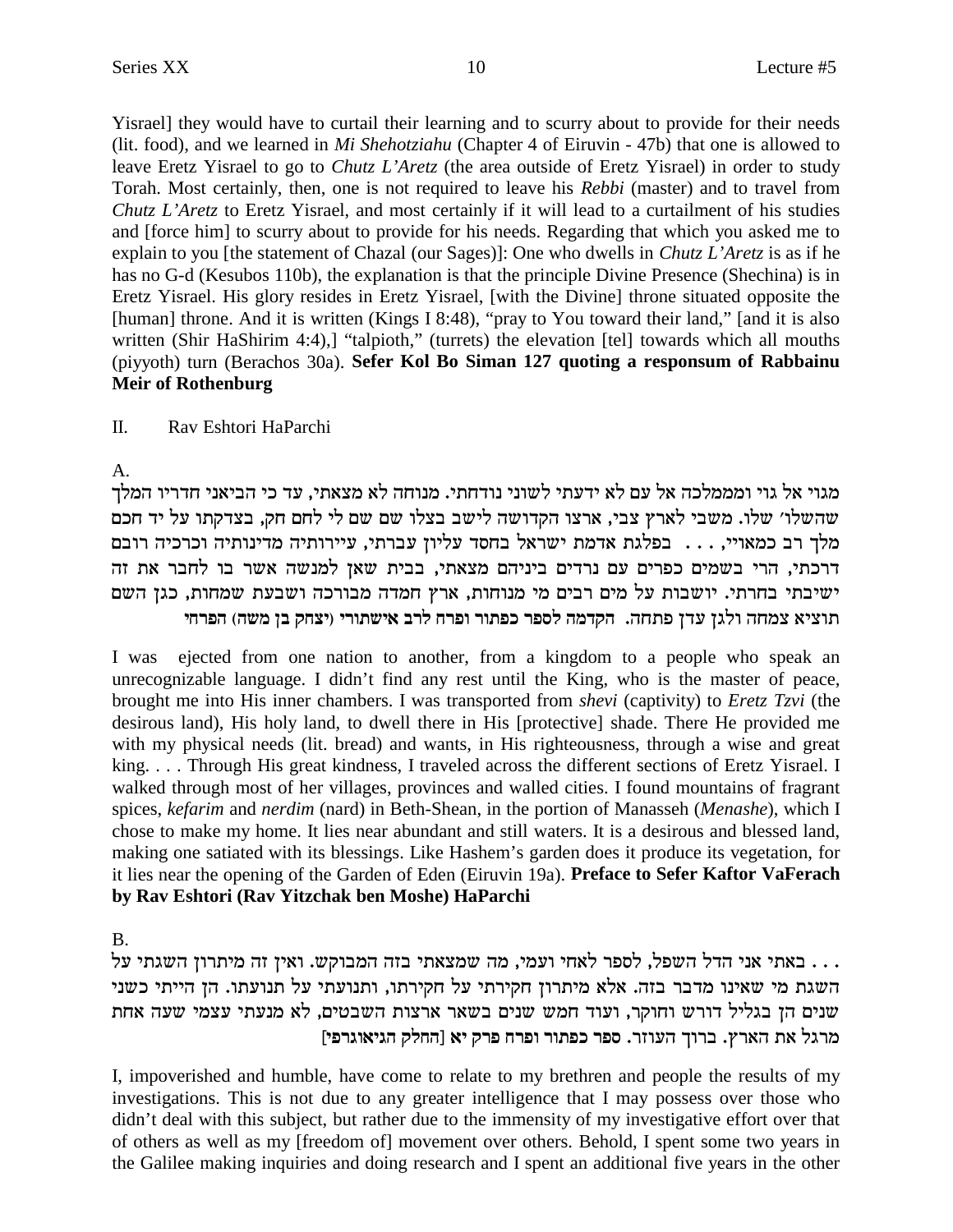parts of Eretz Yisrael, which were the lands of the other tribes. During that whole time, I didn't miss out a moment from spying out the land. Blessed be He who has helped me. **Sefer Kaftor VaFerach, Chapter 11, Rav Eshtori (Rav Yitzchak ben Moshe) HaParchi**

 $\mathcal{C}$ 

**wxt gxte xeztk xtq** . . . wqt l"f lecbd l`igi epiaxy mlyexia il` xn` l"f jexa x"dn (1 **[dlrbd ipic] d**

Rabbainu Baruch, z"l, told me in Jerusalem, that the great Rabbainu Yechiel [of Paris] z"l ruled . . . **Sefer Kaftor VaFerach, Chapter 5, Rav Eshtori (Rav Yitzchak ben Moshe) HaParchi**

הנכנס היום שאנו טמאים במקום הבית חייב כרת, והסכים בזה מה״ר ברוך ז״ל. גם כי אמר  $\,2\,$ אלי בירושלם כשהבאתי אליו זה הספר לעבור עליו ולהגיהו, שרבינו יחיאל דפריש ז"ל אמר לבא לירושלם, והוא בשנת שבע עשרה לאלף הששי, ושיקריב קרבנות בזמן הזה. ואני מטרדתי להשלים **zyecw] e wxt gxte xeztk xtq** .qgeind odkd `p`e ,epz`nehn dyrp dn eizl`y `l dk`lnd enr **הבית לעולם** 

[Regarding the possibility of bringing korbonos (sacrifices) before the coming of Moshiach, how is it possible to enter the area of the Temple?] Anyone who enters that area today is condemned to *Karas* (a Heavenly death sentence), for we are *tamei* (ritually impure)! Rabbainu Baruch, z"l, agreed with me. even though that he told me, when I brought him my work for him to review and correct, that Rabbainu Yechiel of Paris, of blessed memory, expressed his desire to go to Jerusalem, this was in the year 5017 (1257), and to offer sacrifices in our times. Because I was so involved with finishing my work that I didn't ask him, "How did he deal with the fact that we are *tamei* (ritually impure) and where would he find a pedigreed *Kohen*?"**Sefer Kaftor VaFerach, Chapter 6, Rav Eshtori (Rav Yitzchak ben Moshe) HaParchi**

שמעתי מה"ר ברוך על רבינו מאיר רבו שפעם אחת אירע שהביאו לו אורז יפה עמד הרב ש **zexit] fl wxt gxte xeztk xtq** .did fpky`n axd eze`e ,md l`xyi ux`n `ny xn`e mxyre l"f **[i`nca meaiige mda exingdy**

I heard from Moreinu (our Mentor) HaRav Baruch regarding Rabbi Meir [of Rothenberg], his mentor (*Rebbi*) that one time they brought him fine quality rice. He thereupon tithed it and said that perhaps this is from Eretz Yisrael. That Rav (Rav Meir) was from Germany. **Sefer Kaftor VaFerach, Chapter 37, Rav Eshtori (Rav Yitzchak ben Moshe) HaParchi**

D.

אין פסלות חמי טבריא בשביל חמימות אלא בשביל מרירות שבהם שאין הבהמה שותה מהן, וזה **[`ixah ing lr] f wxt gxte xeztk xtq** .l`xyi ux` yi` mxnr iax mkgd itn izrny

That which the hot springs of Tiberias is unfit to be used for washing one's hands is not due to its heat but rather because it is so bitter that even an animal would not drink it. This I heard from the *Chacham* (Sage), Rav Amram, a man from Eretz Yisrael. **Sefer Kaftor VaFerach, Chapter 7, Rav Eshtori (Rav Yitzchak ben Moshe) HaParchi**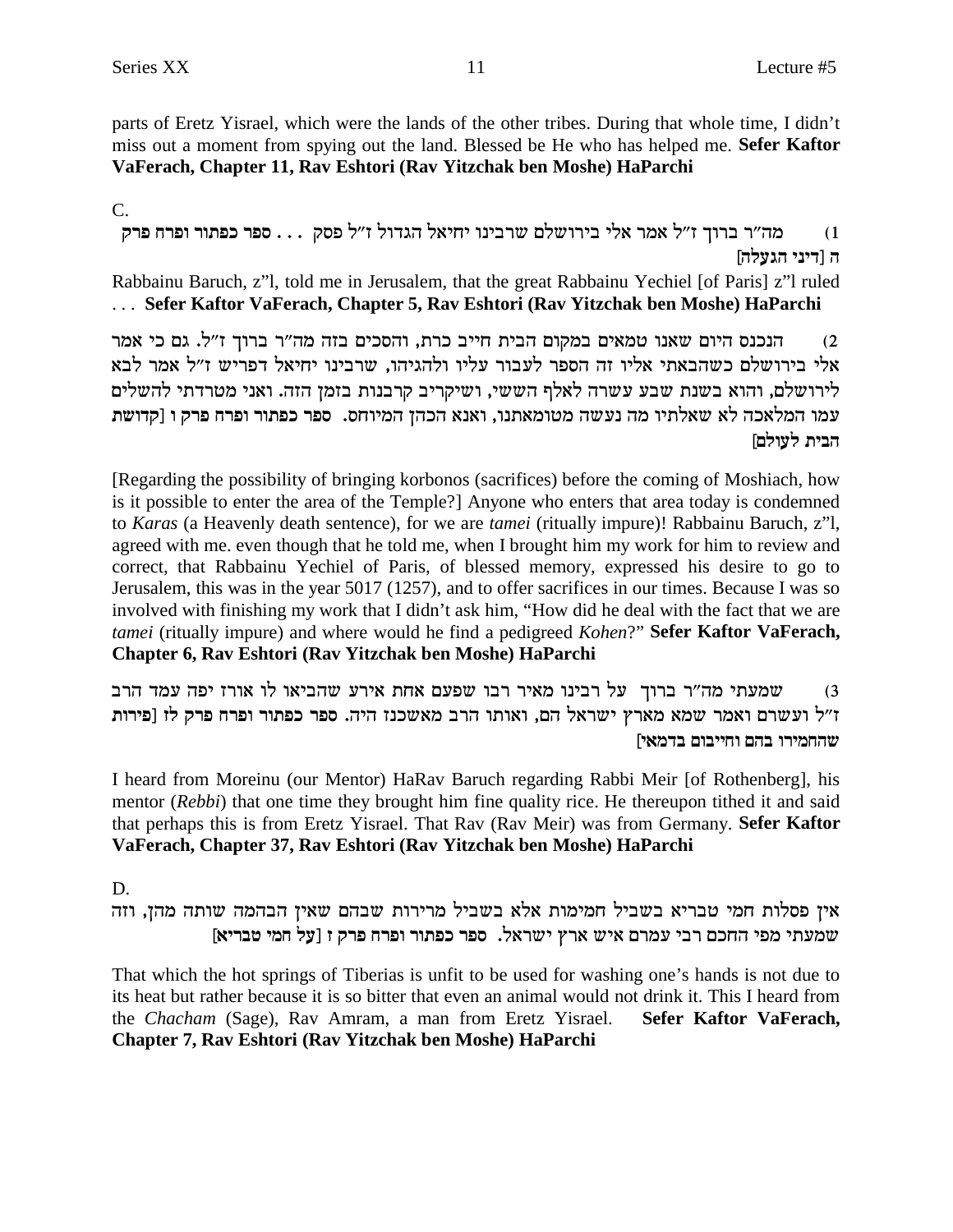#### $III.$ Rabbainu Nissim

שאלת: ראובן ושמעון ולוי נתחברו והתעוררו לעבור הים ולהתקרב לארץ ישראל ובאו לפני שם ועבר ונשבעו בנקיטת חפץ ביד על דעתם, ובזה הלשון העידו שם ועבר: בפנינו עדים חתומי מטה .<br>נשבעו ראובן ושמעון ולוי שבועה חמורה בנקיטת חפץ ביד בשם א–להי ישראל על דעת המקום ועל דעת רבים ועל דעת הרב ר׳ יוסף ממרשיילא ורבי חיים צרפתי אנשי ירושלים ועל דעתינו בלי שום פתח היתר וחרטה בעולם, שישתדלו ללכת וילכו ויעברו עד שיפרי (קפריסין) בספינה זו אשר בברצלונה העתידה ללכת שם במהלך זה עכשו בקרוב בחדש אוקטוברי או נובינברי הבא ראשון על דעת לקבוע דירה זמן מה הן רב הן מעט בארץ ישראל או בסביבותיה בדמשק או באלכסנדריא של מצרים או בשיפרי או באיזה מקום מעבר לים וכו׳, ועכשו מתחרט שמעון על שבועתו מפני שרואה אשתו מסרבת ללכת אחריו כי הסיתוה קרוביה לבלתי לכת אחרי אישה בשום פנים וגם שלא לקבל גט ממנו, וקשה מאד בעיני אישה לגרשה בעל כרחה וגם כי יש קנס גוף וממון לפי המקובל מצד המלכות, וקשין גרושין, וכ"ש להניחה עגונה, וגם כי חושש עליה שמא היא מעוברת, לפיכך מתחרט חרטה גמורה דמעיקרא על שבועתו ובא לישאל עליה ואומר שאלו היה יודע שלא תרצה אשתו ללכת אתו לא היה נשבע כלל, ובקשת ממני להעמידך על דעתי אם יש היתר לשבועה זו אם לאו, ואם יש לה היתר אם צריך שיסכימו [וירצו בזה ההיתר] ראובן ולוי כי להנאתם ולצוות להם ושבעו כל אחד ואחד לחברו.

תשובה: אני מיראי הוראה אני וכ"ש בהיתר שבועה חמורה כזו שראוי לכל בעל נפש לברוח מזה כבורח מן הנחש, אבל מה אעשה ולפני שני דרכים כל אחד חמור מאוד חומר השבועה וחומר עגון האשה, ולפיכך אני מוכרח לכתוב לך דעתי, והוא שקרוב אני לומר ששבועה זו אינה צריכה היתר חכם דהוה ליה נשבע לעבור (את) [על] המצוה, לפי שאין האיש רשאי להניח את אשתו ולילך לו דמחויב לה מדכתיב [שמות כא י] שארה כסותה ועונתה לא יגרע וכדאיתא בפרק אע״פ (כתובות סא:) וכי תימא תלך אשתו אחריו כבר חקרתי על שמעון זה ומצאתי שהוא מפרפינייאן ושנשא אשתו משם, וכיון שכן לא כל הימנו להוציאה משם ולהוליכה בקצות הארץ, וכדתנן בפרק שני דייני גזרות [כתובות קי א] שלש ארצות לנשואין יהודה ועבר הירדן והגליל אין מוציאין וכו׳, וכי תימא הרי שנינו [כתובות ק"י:] הכל מעלין לירושלים וזה הרי יכול לקיים שבועתו אם ילך לירושלים, ליתא שזה על מנת כן נשבע שיוכל לדור בדמשק ובאלכסנדריאה או בשיפרי, וכיון שאינו רשאי לצאת משם אלא על מנת לעלות לירושלים לא חיילא שבועה, שו״ת הר״ן סימן לח

You asked the following question: Reuven, Shimon, and Levi (fictitious names) got together, having been inspired to cross the [Mediterranean] sea and to draw close to Eretz Yisrael. They came before Shem and Ever (fictitious names) and swore before them while holding a holy object al daatam (i.e. relinquishing their right to seek an annulment from a Bais Din and giving them the sole power to annul their oath under the proper conditions). The following is the testimony of Shem and Ever: In the presence of the undersigned witnesses, Reuven, Shimon, and Levi took upon themselves a severe oath while holding a holy object in their hands, in the name of the G-d of Israel, according to the *daas* (i.e. acquiescence) of Hashem, the public, and Rav Yosef of Marseilles and Rabbi Chaim of France, who are residents of Jerusalem, and our *daas*, so that their oath would not be eligible to be annuled through the error or regret [of those who took the oath]. The terms of the oath were that they (Reuven, Shimon and Levi) would make the effort to travel to Cyrus via a particular ship that is presently docked in the port of Barcelona and is scheduled to soon make the voyage [to Cyprus] in the upcoming month of October or [possibly] November. This is all done with the intention to set up house, either in Eretz Yisrael, itself, or in some surrounding area such as Damascus or Alexandria, or Cyprus, and stay there for possibly a long time but perhaps, [depending on the circumstances,] for a short time. Presently,